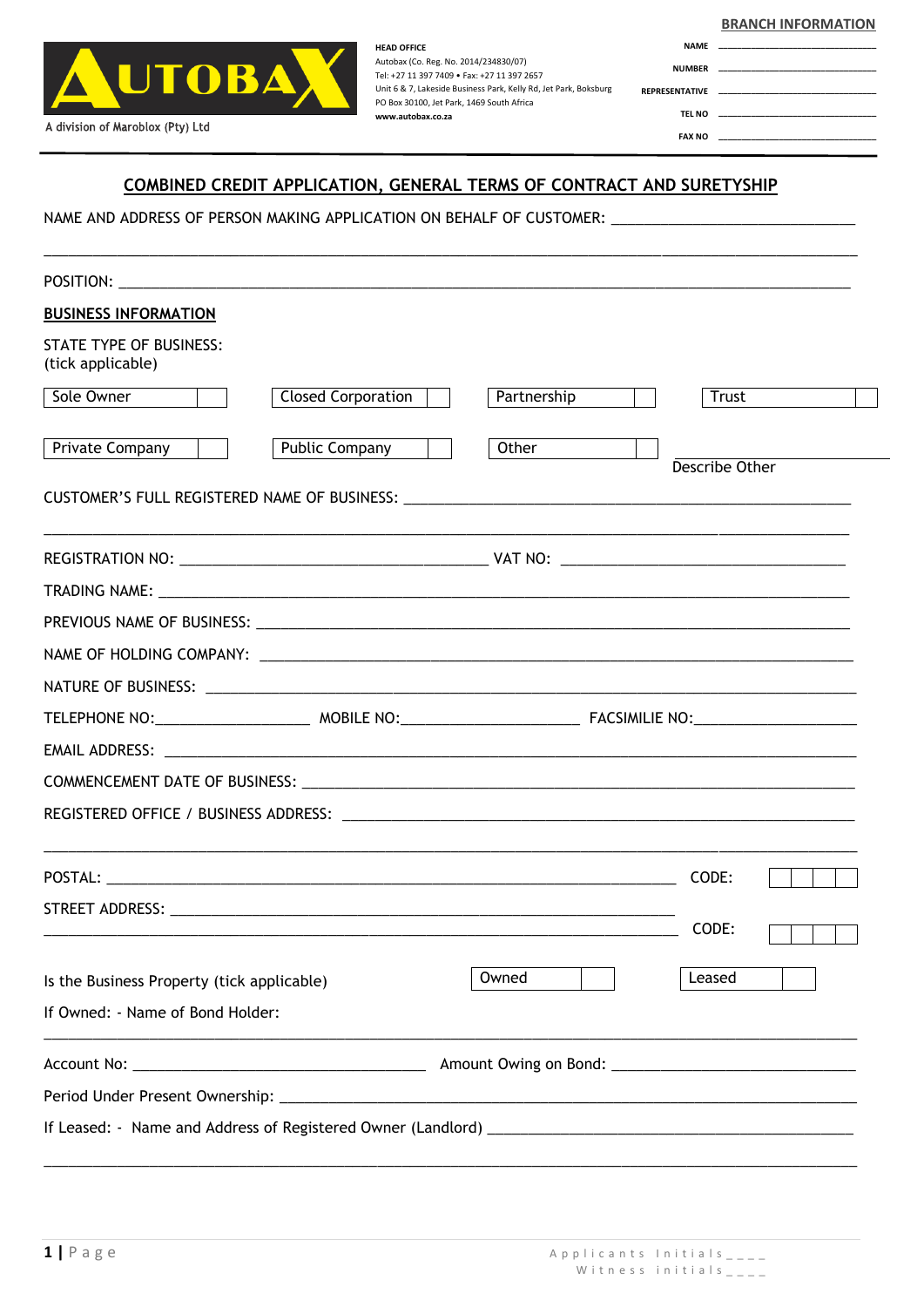| Name and Address of Other | <b>Erf</b> | Size | Purchase <sup>1</sup> |             | Improvements | <b>Balance</b> | Owners'   | <b>Bondholder</b> |
|---------------------------|------------|------|-----------------------|-------------|--------------|----------------|-----------|-------------------|
| <b>Properties Owned</b>   | No.        |      | Price                 | <b>Type</b> | Value        | Owing          | Valuation |                   |
|                           |            |      |                       |             |              |                |           |                   |
|                           |            |      |                       |             |              |                |           |                   |
|                           |            |      |                       |             |              |                |           |                   |
|                           |            |      |                       |             |              |                |           |                   |
|                           |            |      |                       |             |              |                |           |                   |
|                           |            |      |                       |             |              |                |           |                   |

## **FULL DETAILS OF SHAREHOLDERS AND DIRECTORS/MEMBERS/PROPRIETORS/PARTNERS/TRUSTEES**

|   | Name | Position | Shareholding /<br>Interest | Residential<br>Address | Identity No. | Telephone /<br>Mobile No. |
|---|------|----------|----------------------------|------------------------|--------------|---------------------------|
|   |      |          |                            |                        |              |                           |
| າ |      |          |                            |                        |              |                           |
| 3 |      |          |                            |                        |              |                           |
| 4 |      |          |                            |                        |              |                           |
| 5 |      |          |                            |                        |              |                           |
| 6 |      |          |                            |                        |              |                           |

*Please Note that each Shareholder/Director/Member/Partner/Proprietor/Trustee is to sign the suretyship on Page 8 of this document.*

HAS THE APPLICANT, PROPRIETOR OR ANY PARTNER/MEMBER/DIRECTOR/TRUSTEE EVER BEEN INSOLVENT ?

| <b>YES</b><br><b>NO</b><br><u>,这就是这个人的人,我们就是这个人的人,我们就是这个人的人,我们就是这个人的人,我们就是这个人的人,我们就是这个人的人,我们就是</u> |  |
|----------------------------------------------------------------------------------------------------|--|
|                                                                                                    |  |
|                                                                                                    |  |
|                                                                                                    |  |
|                                                                                                    |  |
|                                                                                                    |  |
| <b>REFERENCE INFORMATION</b>                                                                       |  |
|                                                                                                    |  |
|                                                                                                    |  |
|                                                                                                    |  |
|                                                                                                    |  |
|                                                                                                    |  |

## **CURRENT TRADE REFERENCES:**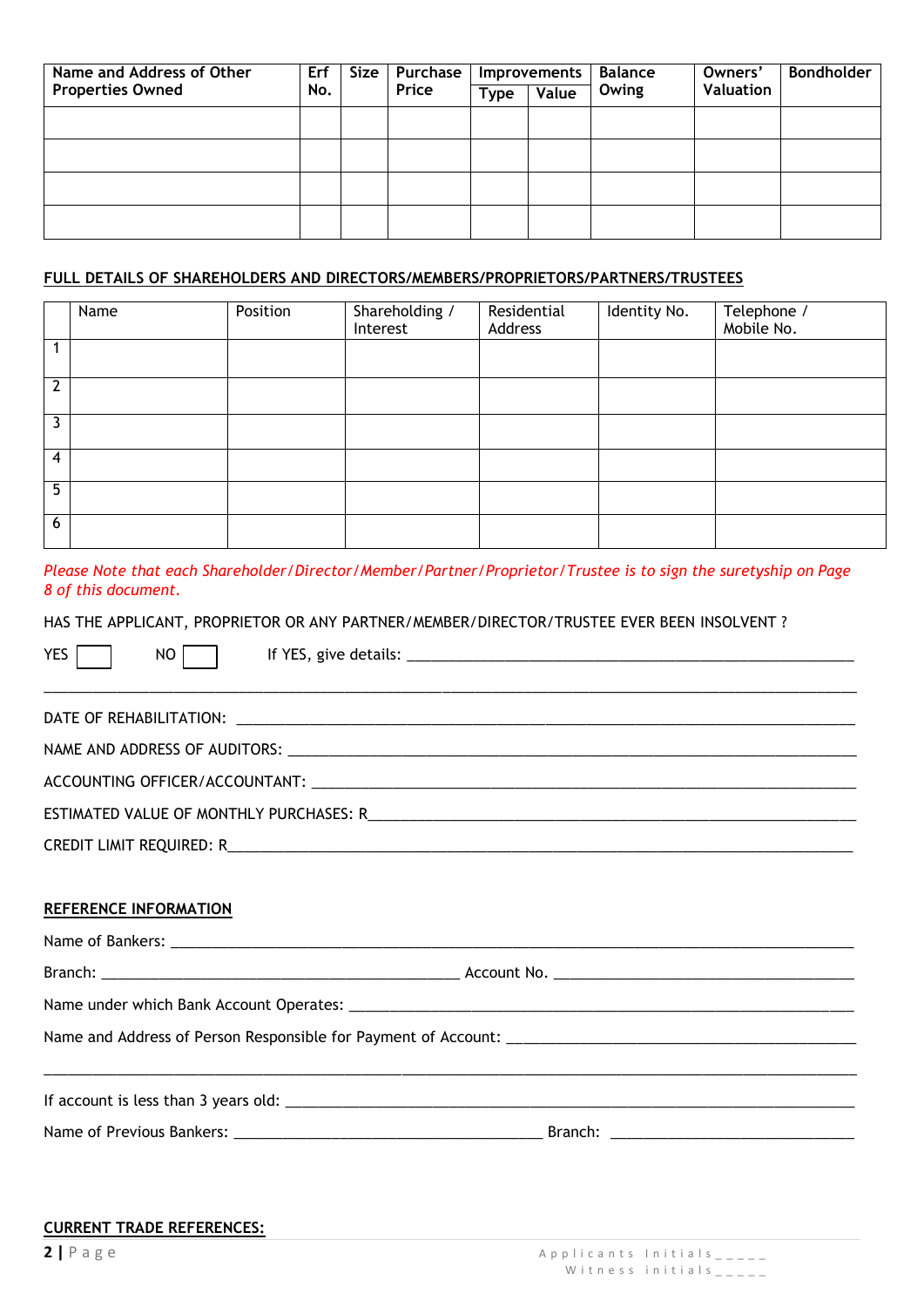|                | Name                                                          | <b>Address</b>   | Telephone No. |  |  |  |
|----------------|---------------------------------------------------------------|------------------|---------------|--|--|--|
|                |                                                               |                  |               |  |  |  |
| $\overline{2}$ |                                                               |                  |               |  |  |  |
| 3              |                                                               |                  |               |  |  |  |
|                | HAS THE APPLICANT PREVIOUSLY HAD AN ACCOUNT WITH THE COMPANY? | NO<br><b>YES</b> |               |  |  |  |
|                |                                                               |                  |               |  |  |  |
|                | Reason for Account Closure:                                   |                  |               |  |  |  |

## **CONSENT AND CREDIT CHECK CONDITIONS:**

I/We hereby authorize **AUTOBAX (A DIVISION OF MAROBLOX (PTY) LTD)** and its associates and/or subsidiaries and/or duly appointed agents to make use of the information contained herein and to contact any person named herein to determine whether or not to grant me/the Customer credit facilities.

I/We hereby consent that **AUTOBAX (A DIVISION OF MAROBLOX (PTY) LTD)** or any of its duly appointed agents may:

- 1. perform a credit search on the Customer's record with one or more of the registered credit bureaus when assessing the Customer's application for credit facilities.
- 2. record the existence of the Customer's account with any credit bureau and record details of how the Customer is conducting its account under this agreement and that any defaults in payment to **AUTOBAX (A DIVISION OF MAROBLOX (PTY) LTD)** may be disclosed to any Credit Bureau.

## **NATIONAL CREDIT ACT NO. 34 OF 2005:**

This application contemplates an agreement where goods or services are supplied to the Customer and payment for such goods or services is received at a specified later date. No charge, fee or interest as contemplated in the National Credit Act will become payable by the Customer as a result of this agreement. According the proposed agreement does not constitute a Credit Agreement for purposes of the National Credit Act 34 of 2005 (*"the NCA"*). If, however, the Customer fails to pay any amount due in terms of the proposed agreement on or before the stipulated due date, **AUTOBAX (A DIVISION OF MAROBLOX (PTY) LTD)** will be entitled, **but not obliged**, to levy interest at a rate of 2% per month or such other maximum rate of interest as may be prescribed in respect of incidental credit agreements pursuant to the NCA and any regulation published thereunder.

## **CONSUMER PROTECTION ACT NO. 68 OF 2008**

The Applicant hereby confirms that its asset value or annual turnover on the date of signage of this application:

- 1. Equals or exceeds R2 million: or
- 2. Does not equal or exceed R2 million

| State the Asset Value and the Annual Turnover as at the date hereof: |  |
|----------------------------------------------------------------------|--|
|----------------------------------------------------------------------|--|

## **NOTICE TO CONSUMER WITH REGARD TO LIMITATION OF LIABILITY OF SUPPLIER, ASSUMPTION OF LIABILITY BY CONSUMER, INDEMNIFICATION BY THE CONSUMER AND ACKNOWLEDGEMENT OF THE FACT BY THE CONSUMER:**

To the extent that the Customer is a natural person or a juristic person as defined in the Consumer Protection Act 68 of 2008 (*"CPA")* whose asset value and/or annual turnover is, **at the time of the conclusion of this agreement,** both less than the threshold determined by the Minister in Section 6 of the CPA (currently R 2 million) then the Customer's attention is drawn to the following specific conditions of **AUTOBAX (A DIVISION OF MAROBLOX (PTY) LTD) 'S** Terms and Conditions as required by Section 49 of the CPA. **CLAUSES: 3.2, 4.3, 4.4, 5.2.1, 7.2, 8.2, 8.3, 8.4, 8.8, 8.9 AND 9.1**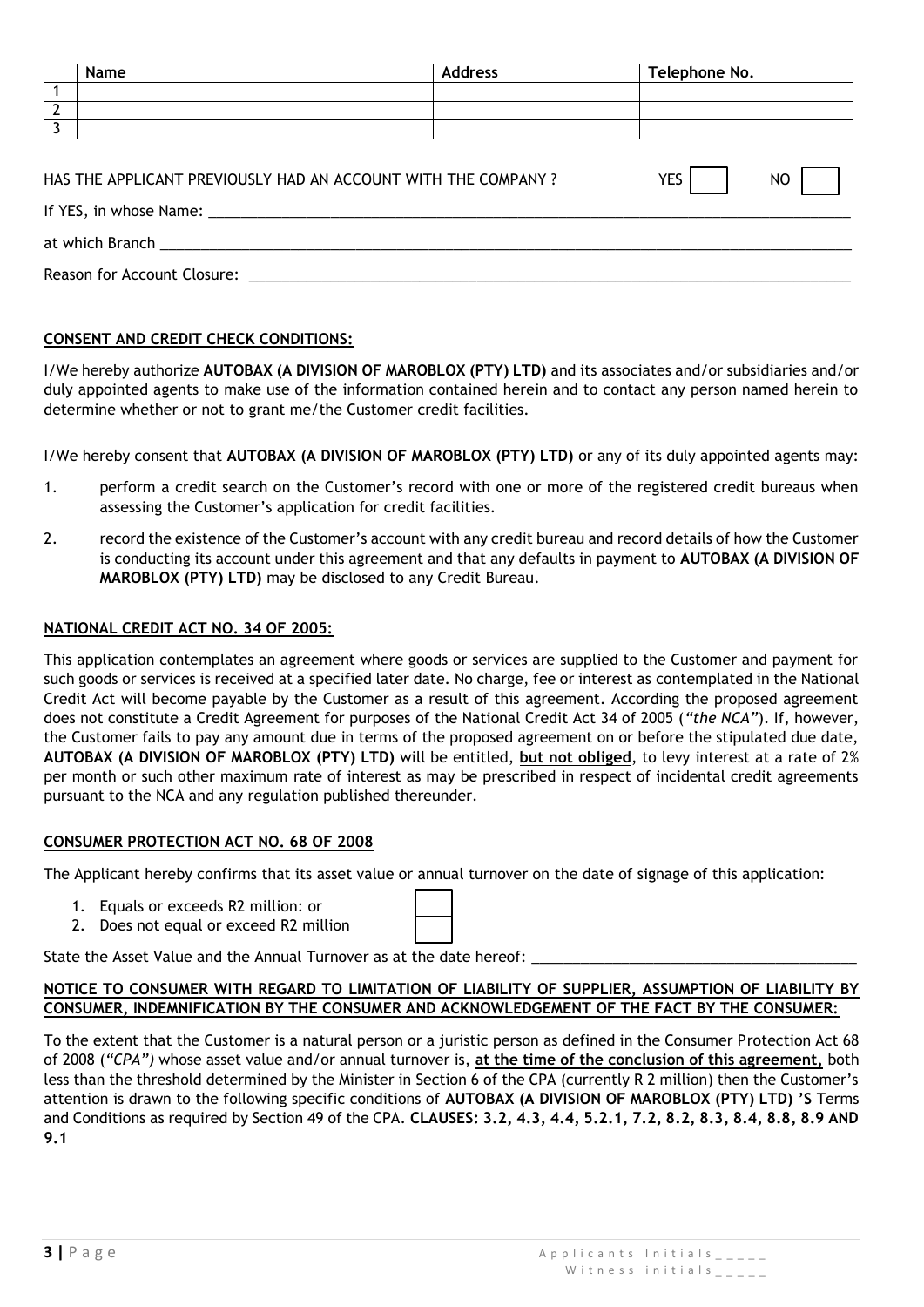## **INDEMNITY**

- 1. The Applicant acknowledges that in terms of Section 61 of the Consumer Protection Act 68 of 2008, the producer, importer, distributor or retailer may be jointly and severally liable for any harm caused wholly or partly as a consequence of:
	- (i) Supplying unsafe goods; or
	- (ii) A product failure, defect or hazard in any goods; or<br>(iii) lnadequate instructions or warnings provided to the o
	- Inadequate instructions or warnings provided to the consumer pertaining to any hazard arising from or associated with the use of any goods.
- 2. The Applicant indemnifies and holds harmless the Company from and against any and all claims, actions, liabilities, damages, costs and expenses asserted against, imposed upon or incurred by the Company as a result of or arising out of any harm alleged or proven as a result of the supply or distribution of the goods by the Applicant to a consumer or any other person.

## **TERMS OF APPLICATION**

We apply for credit facilities from the company on the following terms:

- 1. We warrant that all details in this form are correct.
- 2. We acknowledged that, if this application is successful, all purchases of goods by us from the company and all services rendered for us by the company will be subject to the company's general terms of contract from time to time.
- 3. The terms printed on this application form are the general terms of contract in force at the time of this application. The company shall be entitled from time to time to change any of those general terms, and any such change shall bind us upon written notice thereof being:
	- 3.1 delivered by hand to us at the street address specified in this application form, or any new delivery address chosen by us in writing from time to time; or
	- 3.2 sent to us at the postal address specified in this application form, or any new postal address chosen by us in writing from time to time; or
	- 3.3 faxed to us at the fax number specified in this application form, or any new fax number chosen by us in writing from time to time; or
	- 3.4 e-mailed to us at the e-mail address specified in this application form, or any new e-mail address chosen by us in writing from time to time.
- 4. Any posted notice shall be deemed to have been received by us on fourth day after the date of posting, unless we prove otherwise, any faxed notice or e-mailed notice shall be deemed to have been received by us on the day after transmission or sending, unless we prove otherwise.
- 5. Any change to the general terms of contract shall apply in respect of all agreements concluded by us after receipt by us of notice of that change.
- 6. Any credit facilities granted to us may be varied or withdrawn by the company at any time without notice. Upon their being withdrawn, the full balance owing by us to the company shall automatically become due and payable.

Neither the application for credit shall be binding upon the company nor shall the General Terms of Contract be binding upon the company and the customer unless and until: -

- 1. the application for credit shall have completed in all respects by the customer;
- 2. the sureties have all signed the suretyship (not applicable in the case of a sole proprietor);<br>3. the company has been provided with the relevant documents referred to in the credit apply
- 3. the company has been provided with the relevant documents referred to in the credit application form;<br>4. the signature section has been provided with the relevant documents referred to in the credit application
- 4. the signature section has been provided with the relevant documents referred to in the credit application form;<br>5. the signature section has been signed on behalf of the customer;
- 5. the signature section has been signed on behalf of the customer;<br>6. the credit application has been accepted by the company.
- the credit application has been accepted by the company.

|                                                                 | day of $\qquad \qquad$                                   | $\mathbf{2}$              |
|-----------------------------------------------------------------|----------------------------------------------------------|---------------------------|
| <b>AS WITNESSES</b>                                             |                                                          |                           |
| 1.<br><u> Alexandria (Carlo Alexandria)</u><br>$\overline{2}$ . | for the Applicant<br>who warrants his Authority to do so |                           |
| Name & Surname:                                                 |                                                          |                           |
|                                                                 | Date:                                                    |                           |
| $4$   Page                                                      |                                                          | Applicants Initials _____ |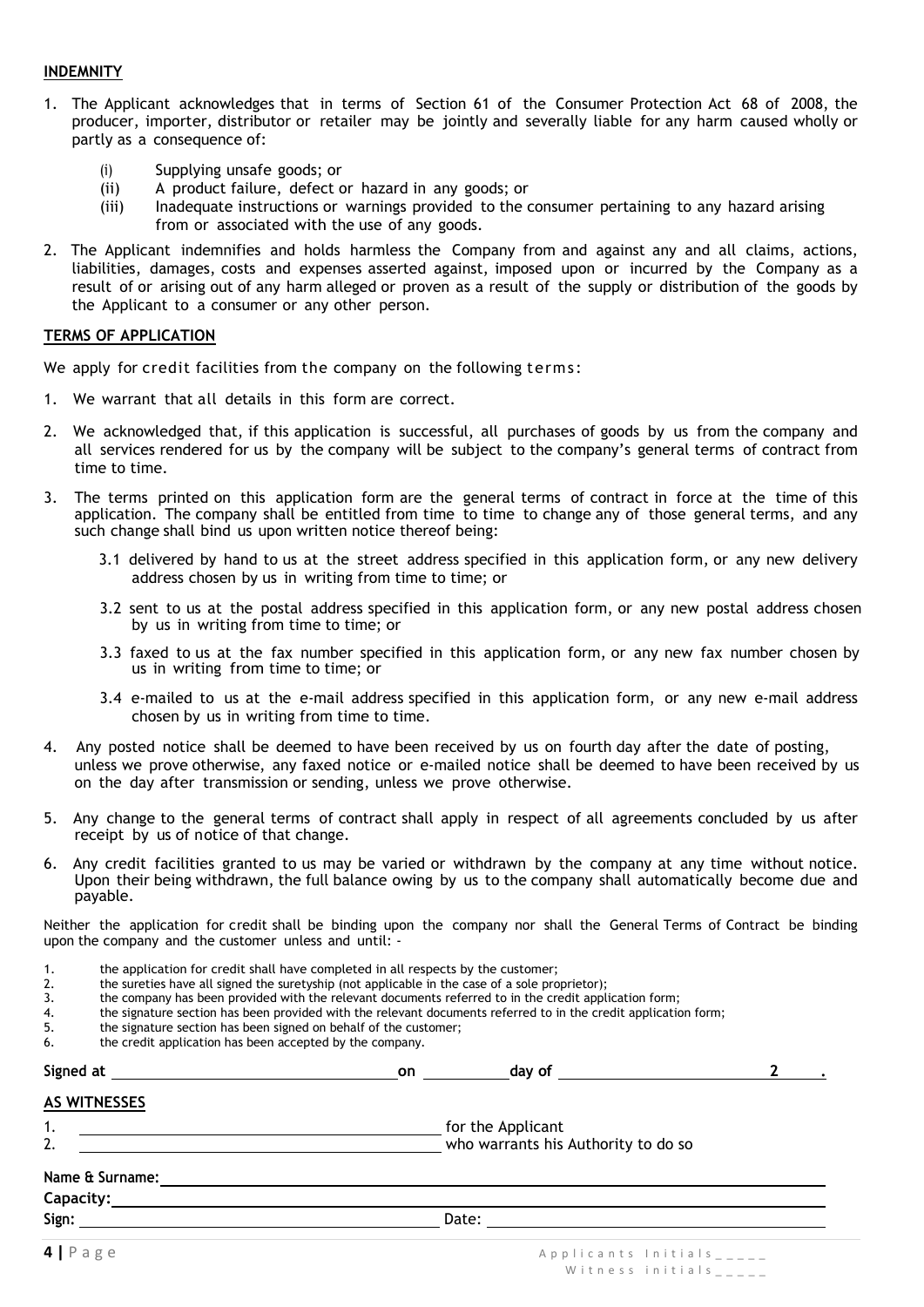## **DOCUMENTS TO ACCOMPANY THIS APPLICATION**

- 1. If applicant is a company, a copy of Certificate of Incorporation.
- 2. If applicant is a close corporation, a copy of the Founding Statement/Amended Founding Statement.
- 3. If applicant is a trust, a copy of the Letters of Authority.
- 4. ID copies of Directors/Members/Members/Partners.
- 5. Company VAT Certificate.
- 6. Company Tax Clearance.
- 7. Proof of Banking Details I.e. Cancelled Cheque or Letter from Bank Confirming Bank Account.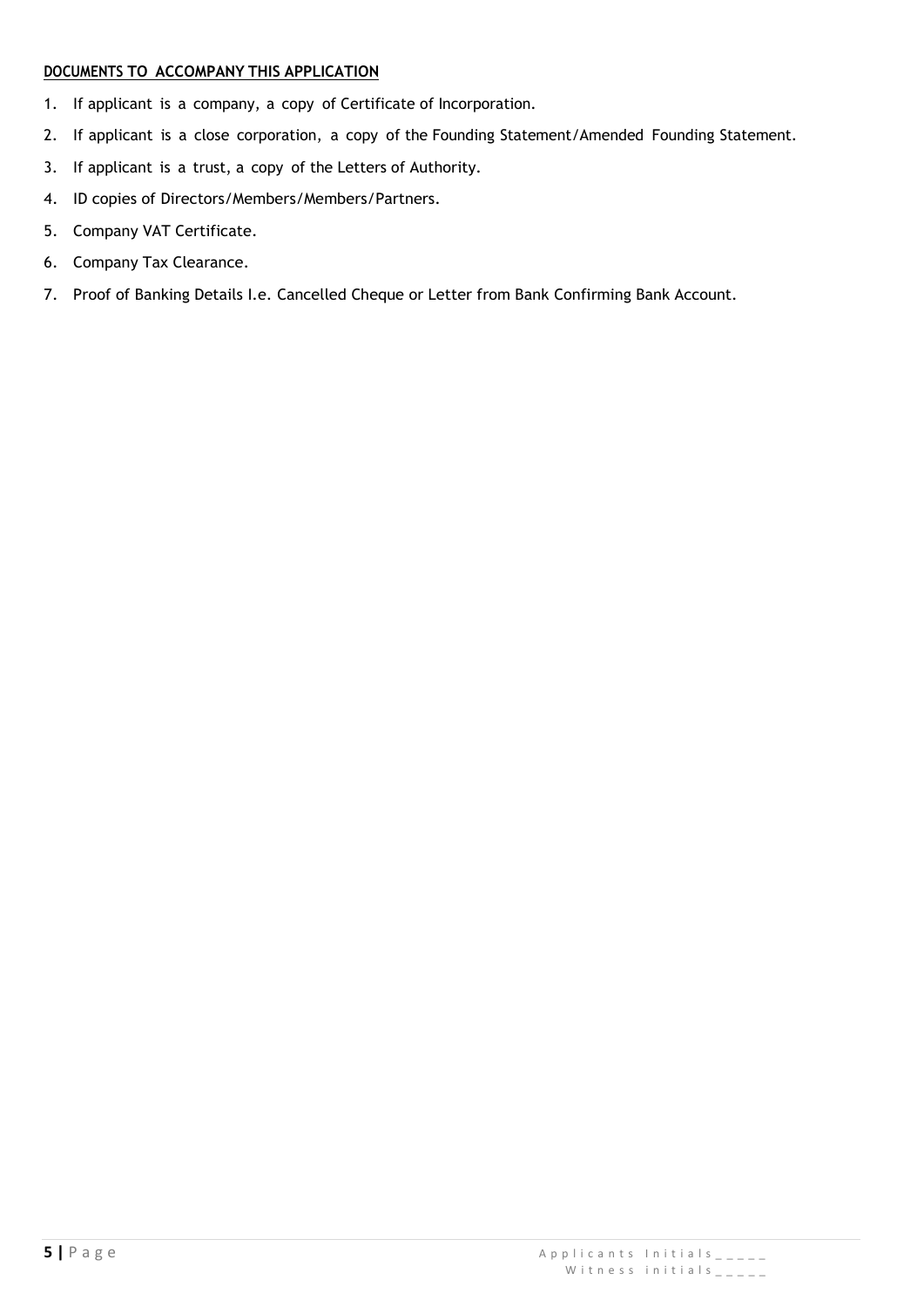### 1. **INTERPRETATION**

Reference in these terms of:

- 1.1. "the company" shall mean AUTOBAX (A DIVISION OF MAROBLOX (PTY) LTD) ;
- 1.2. "the customer" shall mean the party with whom any agreement is concluded by the company;
- 1.3. "the products" shall mean any products sold by the company to the customer or repaired or modified for the customer by the company in terms of an agreement; and
- 1.4. "agreement" means any contract between the company and the customer for the supply, repair or modification of products arising from the company accepting an order from the customer, or from any quotation or tender by the company being accepted, or in any other way.

### 2. **APPLICATION**

- 2.1. These terms shall apply to every agreement between the company and the customer.
- 2.2. These terms constitute the general terms of each agreement. That agreement will also contain any special terms contained in any applicable written document. Where any special term varies any of these general terms, it shall only be binding if in writing, and if the document containing it is signed by an authorised representative of the company. Where there is any inconsistency between any of these general terms and any special term, the special term shall prevail.
- 2.3. Where the company supplies any quotation, or tender no agreement will arise until the acceptance of that quotation or tender in accordance with its terms is received by the company.
- 2.4 Our terms are strictly 30 days nett from date of statement.
- 2.5 Should you qualify for any form of Rebate; your payment must reflect in our bank on or before the last day of the month. Failing which, you forfeit your rebate.

### 3. **PRODUCTS**

- 3.1. The company shall not be obliged to supply brands or part numbers ordered, but shall be entitled to supply equivalent products.
- 3.2. Where the company supplied products which it specially modifies or manufactures, it will rely entirely on the customer's specifications in respect of design, type of product, materials, sizes or any other relevant criteria whatsoever.
- 3.3 Any information provided electronically by the Company is provided "As is" and without warranties of any kind express or implied. Such information is the copyright of the Company, and may be used solely about making purchases from the Company and not for any other purpose.

### 4. **DELIVERY**

- 4.1. Where delivery is made by the company or its agents, it shall be made when the products are off-loaded at their destination. Where the customer takes delivery at the company's premises, delivery shall be made when the products are accepted by the customer's agent or loaded onto the customer's vehicle.
- 4.2. The risk in the products shall pass to the customer upon delivery, if where the products are delivered by the company or its agents but are offloaded by persons who are not employees of the company or its agents, the risk in the products shall pass upon the products being made available for off-loading at their destination.
- 4.3. The company will endeavour to deliver the products timeously, but any delivery date is approximate only and time shall not be of the essence in any agreement. The company shall have no liability as a result of any failure by it to comply with by specified delivery date.
- 4.4. The customer shall not be entitled to cancel any order for goods for any reason whatsoever after the company has confirmed an order. Unless such order was as a result of direct marketing by the Company to the Customer, in which event the Customer may cancel the order within 5 business days from date that the order was confirmed.
- 4.5. The company shall be entitled to make partial deliveries.
- 4.6. The customer shall accept delivery of all products when tendered. If it fails to do so for any reason whatsoever it shall be liable for all direct and indirect costs, expenses, losses or damages resulting.
- 4.7 The Company shall have the right to refuse to accept any new orders and/or suspend deliveries in respect of existing orders if any amounts due by the Customer remain unpaid.
- 4.8 Where the Company is requested by the Customer to withhold or postpone delivery in the event that the Company shall pay for the costs of storage, demurrage interest, insurance, or any other charges occasioned by the postponement of delivery.

### 5. **OWNERSHIP**

- 5.1. Ownership of the products shall not pass to the customer until payment thereof has been made in full.
- 5.2. While ownership of the products remains vested in the company: -
- 5.2.1. the customer shall, at its expense, insure the products and keep them insured against all risks, and for such amount as the company may reasonably require and all rights under such insurance policy shall be deemed to have been ceded to the company as security for the customer's obligations to the company;
- 5.2.2. should a claim arise under such insurance, the customer shall, on receipt of the proceeds off such claim, pay to the company the full proceeds of the claim, up to the balance owing to the company;
- 5.2.3. the products shall not accede to the property on which they are situated, or onto which they are placed, or in which they are installed ("the premises"), irrespective of how they are installed;
- 5.2.4. the products shall be kept at the premises, and shall not be moved there from without the company's prior written consent;
- 5.2.5. the customer shall, immediately on the conclusion of this agreement, notify the landlord of the premises of the provisions of this clause 5 and that the products are not subject to any landlord's lien, hypothec or any other rights.
- 6. **PRICES**
- Unless expressly specified in the quotation or tender, the company may, at any time before delivery of the products, vary the quoted price to take account of variations in any relevant currency exchange rate, the imposition or variation of any customs or import duties, surcharge or levies, present cost of materials, or any price increase imposed by suppliers of any of the products to the company.
- 6.2. Any dispute regarding the provisions of this clause shall be settled by the company's auditors for the time being, whose decisions shall be final and binding on the parties.
- 6.3. All prices quoted and all price lists are exclusive of value added tax. The customer shall pay value added tax in addition to any such quoted or listed prices.

## 7. **PAYMENT**

- The company will furnish the customer with invoices in respect of all products delivered under any agreement.
- 7.2. All invoices and/or statements rendered by the company shall be deemed to be correct and *prima facie* proof of all details therein set out, unless challenged in writing by the customer within 7 days after rendering of the relevant invoice and/or statement.
- 7.3. The customer shall pay the invoiced price without being entitled to claim any discount or make any deduction, unless agreed to the contrary in writing and signed by the parties.
- 7.4. Payment is due within thirty days nett of the last day of the month in which the products are delivered by the company.
- 7.5. Payment to the company must be made at the company's address or deposited into the company's bank account as follows: **Account Name AUTOBAX**

**Standard Bank account number 272052116 Company Registration 1962/000738/06 Branch Name Milnerton Branch code 026509**

Or to be in cash free of exchange, without deduction or set-off, in South African currency.

- 7.6. If so required by the company, the customer shall complete and deliver to the company, a banker's stop order or debit order or post-dated cheques or other payment instruments in respect of all payments to be made by the customer to the company hereunder, none of which shall be construed or regarded as substituting, varying or novating the customer's obligations under the agreement.
- 7.7. The company shall be entitled, in the company's discretion, to appropriate or allocate any payments received from or on behalf of the customer to any indebtedness of the customer to the company, from whatsoever other cause arising and the customer hereby waives and abandons the right to name the debt to which any payment made to the company shall be allocated. Should any appropriation or allocation made by the company hereunder result in a shortfall in any other amount owing by the customer to the company, the customer shall forthwith make good such shortfall
- 7.8. Should the customer fail to pay on due date any amount due or payable to the company or disbursed by the company on behalf of the customer under or arising from this agreement (from whatsoever cause), the company will be entitled, but not obliged, to levy interest at a rate of 2% per month on such overdue amounts or such other maximum rate of interest as may be prescribed by the NCA and any regulation published thereunder.
- 7.9. The company shall, in addition to any other remedies which the company may have be entitled to refuse to deliver any goods or perform any services until any monies due to the company have been paid in full.
- 7.10. Notwithstanding that any credit may have been granted by the company to the customer, the company shall be entitled to insist on payment in advance for goods and the company may retain possession of any goods or documents or things in respect of which services are to be rendered pending the discharge of all the customer's indebtedness to the company whether or not such indebtedness is related to the goods or documents or things in question.

### 8. **WARRANTIES AND REPRESENTATIONS**

8.1. Neither the company nor its servants nor agents make any representations nor, unless expressly given in writing, give any warranty or guarantee of any nature whatever in respect of the products or other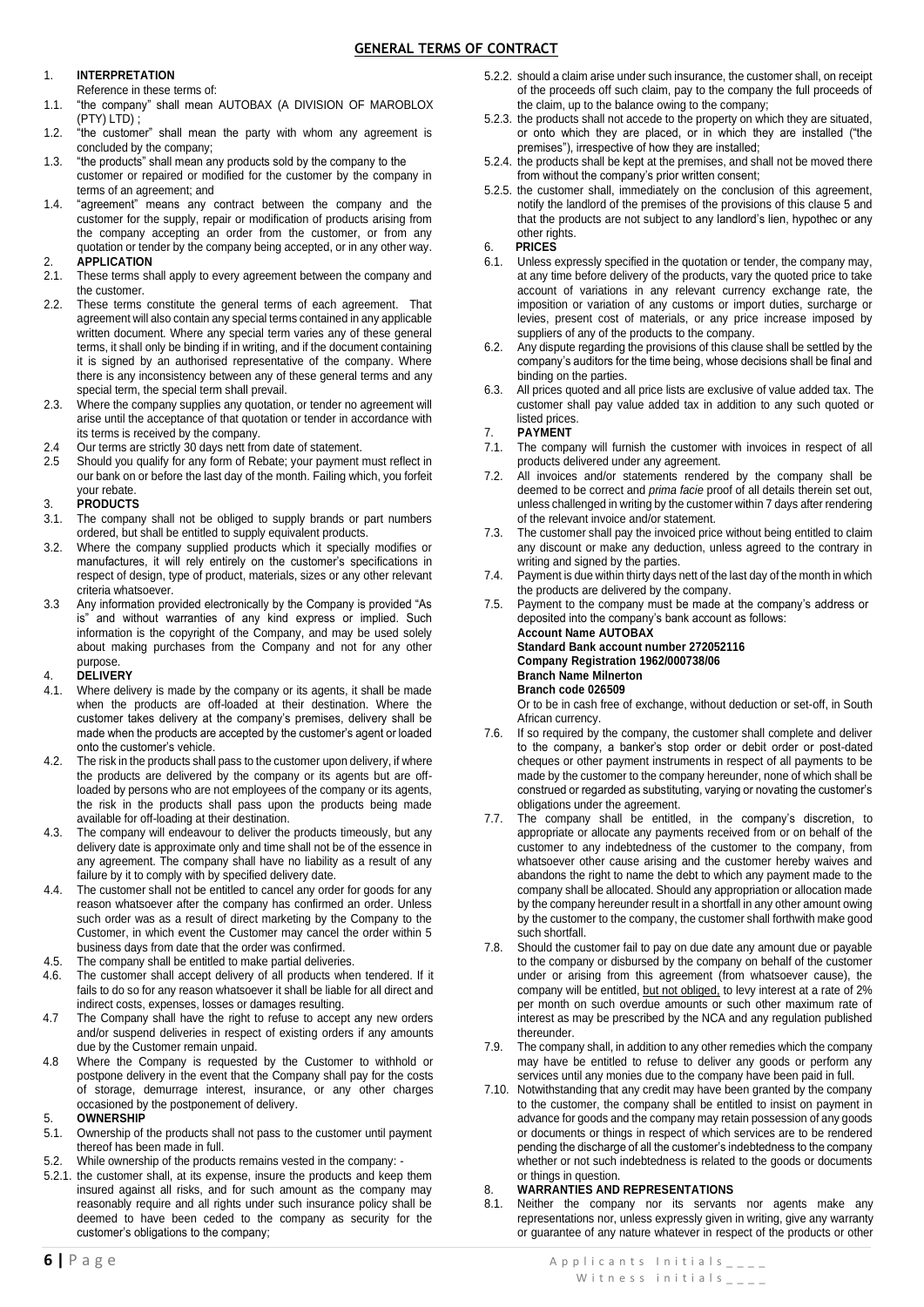suitability for any purpose, whether that purpose is notified to the company or not.

- 8.2. Where any written warranty or guarantee is given by the company in respect of any products, its sole obligation arising out of that warranty or guarantee shall be to replace the defective products, or repair them, or credit the customer with the price paid by it for them, or for the company's services rendered in repairing or modifying them, whichever the company in its discretion elects to do.
- 8.3. Save for any obligations which the company may have as contemplated in 8.2, it shall not be liable for any loss or damage whatsoever suffered by the customer or any third party (whether to persons or property) as a result of any act or omission of the company, any defects in any of the products, any act or omission in respect of any services rendered by the company or failing to conform wholly or partly with any warranty or guarantee by the company in respect of them. The company shall under no circumstances be responsible to the customer for any consequential damages.
- 8.4. The company shall not be liable for any loss or damage whatsoever arising from any cancellation of any agreement in terms of 10.3 or 11.1.
- 8.5. The company hereby cedes to the customer all the company's rights against the manufacturer of the goods arising out of any warranty given by the manufacturer in respect of the products. The customer shall accordingly be entitled to exercise all rights under such warranty as against the manufacturer of such products and the company undertakes to assist the customer in bringing any claim against the manufacturer, under such warranty, provided the company is of the opinion that the claim is valid. The customer's rights to claim against the company under warranty are accordingly hereby waived, other than those rights arising in terms of this clause 8.
- 8.6. Any indirect costs relating to repairs and/or replacement and/or installation of products under such warranty, including, but not limited to, travelling, accommodation and subsistence costs, shall be for the customer's account, unless agreed to the contrary in writing and signed by the parties.
- 8.7. The company shall be entitled to inspect any products reported by the customer as defective, at the premises. The parties agree that such inspection shall be at the cost of the customer, should such products prove not to be defective.
- 8.8. The customer indemnifies the company and warrants that the customer will hold the company harmless against any loss or damage which the company may suffer as a consequence of any claim made upon the company by a third party arising from anything to do with any agreement between the company and the customer where, had the customer been the claimant instead of such third party, the customer would not by virtue of these general terms of contract or any other agreement between the parties, have been entitled to claim against the company.
- 8.9. The customer agrees that, should any order be given to the company on the customer's official order form, the customer shall be estopped from denying the validity of such order, notwithstanding the fact that such order may have been given or signed by a person not duly authorised.

### 9. **LIABILITY**

- 9.1. The customer shall notify the company in writing within 7 days after delivery of the products, should there by shortages in or damages to the products delivered. Should such notice not be given writing the stipulated time-period, the company shall not be liable for any shortages in or damage to the products, and the contents of all delivery documents shall be deemed to be correct, and all items reflected in the delivery documents shall be deemed to be properly delivered.
- 9.2. Notwithstanding any other provisions of these terms to the contrary when the company accepts products from the customer in order to repair or modify such property it does so on the basis that the company shall not be liable for any loss whatsoever arising from damage to or loss of the property whilst on the premises of the company or loss in transit.

#### 10. **VARIATIONS AND CANCELLATIONS**

- 10.1. The company shall not be obliged to accept any variation to any agreement nor its cancellation. If the company consents to any variation or cancellation, this shall not be construed as a waive by the company of any of its rights.
- 10.2. If the company agrees to accept the return of any products pursuant to any variation or cancellation of any agreement, it shall be entitled to charge the customer a handling fee of 15% of the purchase price of those products. Products which are not normally stocked by the company or have been specifically sourced or modified for the customer are not returnable unless incorrectly supplied. No variation or cancellation of any agreement shall be effective unless in writing and signed by or on behalf of the company.

10.3. The company may cancel any agreement if it is unable to supply any product due to the non-delivery by its supplier or due to notification by its supplier of its inability to supply and the customer shall not be entitled to claim any damages as a result of such cancellation.

# 11. **BREACH**<br>11.1. If the cust

#### If the customer:

- commits a breach of any of these general terms or of any special term of any agreement; or is placed under a provisional or final order of sequestration or liquidation or business rescue, or is wound up voluntarily, or compromises or attempts to compromise generally with its creditors; the company may summarily cancel any agreement by giving the customer written notice to that effect, without prejudice to any rights the company may have as a result of that breach or cancellation.
- 11.2. The company shall be entitled to recover all costs incurred by it in enforcing its rights under any agreement, on an attorney and own client basis.

## 12. **GENERAL**<br>12.1. The Parties

- The Parties agree to that any legal action may be instituted in any Magistrate's Court having jurisdiction notwithstanding that the amount claimed would otherwise exceed the jurisdiction of the Court. Notwithstanding this consent either party will be entitled to institute legal action in any Court with competent jurisdiction, including any High Court.
- 12.2. No indulgence shown by the company shall constitute a waiver of any of its rights.
- 12.3. A certificate under the hand of any director or manager for the time being of the company as to the amount of any indebtedness of the customer or any other fact shall be prima facie proof of the customer's indebtedness to the company and/or of such other fact and shall constitute sufficient proof to enable the company to discharge the onus (if any) which may rest on the company to prove such indebtedness or fact and, in particular shall constitute sufficient proof to entitle the customer to provisional sentence in respect of such indebtedness.
- 12.4. No oral variation of these terms or oral special terms shall bind the company.
- 12.5. The customer shall not be entitled to cede any of its rights, nor assign any of its obligations hereunder without the prior written consent of the company.
- 12.6. This agreement shall be construed and interpreted according to the laws of the Republic of South Africa, which the parties choose as the governing law of this agreement.
- 12.7. The customer acknowledges that all intellectual property rights relating to the products, including, without limiting the generality of the aforegoing trademark rights, copyrights, patent rights and design rights, are the exclusive property of the company and/or its principals, and that the customer has no rights, title or interest therein. The customer undertakes not to infringe any of the rights. The customer undertakes only to use any of such rights strictly in accordance with any permission granted to it by the company and/or the company's principals, in writing, which permission must be signed by the company and/or its principals.
- 12.8. The company is hereby irrevocable authorised to perform any credit investigation into the customer's credit worthiness and financial affairs as the company, in its discretion, considers appropriate.

### 13. **CONSUMER PROTECTION ACT NO. 68 OF 2008**

- 13.1. Should the provisions of the Consumer Protection Act (as amended) apply to this document or any transactions concluded pursuant thereto, the provisions of the Consumer Protection Act shall apply if there is any conflict existing between the provisions of this application and the Consumer Protection Act.
- 13.2 The company undertakes to fully comply with the provisions of the Consumer Protection Act insofar as it applies to the customer.

## 14. **RETURNED GOODS**

Whilst the Company is under no obligation to accept the return of goods the Customer may apply to the Company for permission to return the goods and if written permission is given by the Company's sales department for such return, the following will apply.

a. Goods returned for credit will only be accepted from those Customers who initially purchased the stock from the Company or who initially purchased the stock from the Company or who have an account with the Company. All goods must be returned clean, saleable and undamaged and in its original packaging.

b. The value of credit for excess stocks returned will be calculated at the invoice value when the goods were purchased for the less that 15%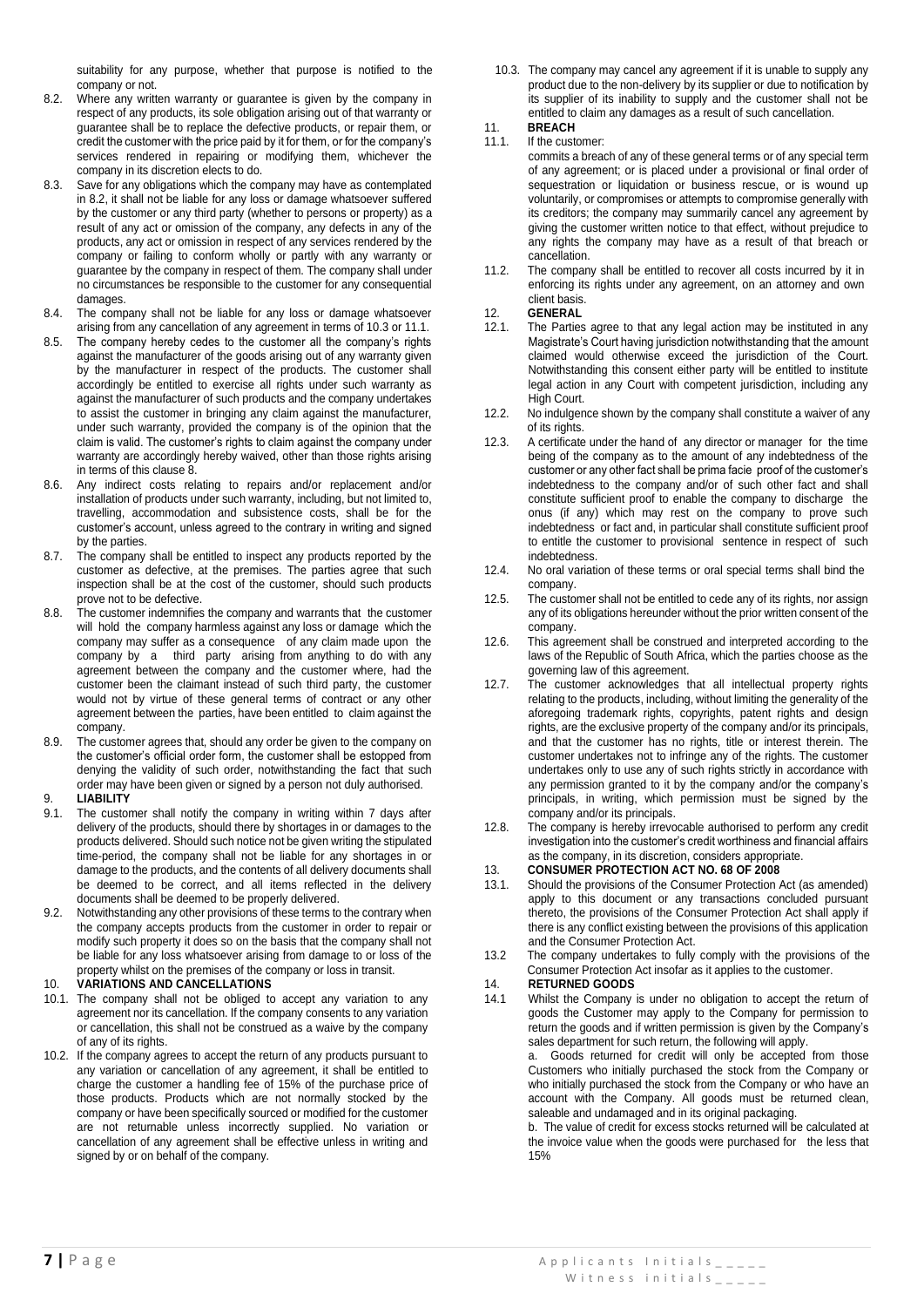## **SURETYSHIP**

 $\_$  ,  $\_$  ,  $\_$  ,  $\_$  ,  $\_$  ,  $\_$  ,  $\_$  ,  $\_$  ,  $\_$  ,  $\_$  ,  $\_$  ,  $\_$  ,  $\_$  ,  $\_$  ,  $\_$  ,  $\_$  ,  $\_$  ,  $\_$  ,  $\_$  ,  $\_$  ,  $\_$  ,  $\_$  ,  $\_$  ,  $\_$  ,  $\_$  ,  $\_$  ,  $\_$  ,  $\_$  ,  $\_$  ,  $\_$  ,  $\_$  ,  $\_$  ,  $\_$  ,  $\_$  ,  $\_$  ,  $\_$  ,  $\_$  ,

\_\_\_\_\_\_\_\_\_\_\_\_\_\_\_\_\_\_\_\_\_\_\_\_\_\_\_\_\_\_\_\_\_\_\_\_\_\_\_\_\_\_\_\_\_\_\_\_\_\_\_\_\_\_\_\_\_\_\_\_\_\_\_\_\_\_\_\_\_\_\_\_\_\_\_\_\_\_\_\_\_\_\_\_\_\_\_\_\_\_\_\_\_\_\_\_\_\_

in my/our capacity/ies as

bind myself/ourselves as surety/sureties for and co-principal debtor jointly and s severally with

3. \_\_\_\_\_\_\_\_\_\_\_\_\_\_\_\_\_\_\_\_\_\_\_\_\_\_\_\_\_\_\_\_\_\_\_\_\_\_\_\_\_\_\_\_\_\_\_\_\_\_\_\_\_\_\_\_\_\_\_\_\_\_\_\_\_\_\_\_\_\_\_\_\_\_\_\_\_\_\_\_\_\_\_\_\_\_\_\_\_\_\_\_\_\_\_\_\_\_\_\_\_

 ("the principal debtor") in favour of the Company ("the creditor") for the due and punctual payment, on demand, of all sums of money and the due and punctual performance of all obligations which the principal debtor may at present or from time to time in the future owe or incur to the creditor for any reason whatsoever.

- 2. All judgements against and the acknowledgements of indebtedness and admissions by the principal debtor shall be binding on me/us.
- 3. No extension of time or other indulgence, or whole or partial release from any liability, or compromise or other arrangement allowed by the creditor to the principal debtor or to any other surety or co-principal debtor, and no realisation, release or abandonment or any other security for any of the principal debtor's indebtedness to any of the creditors shall discharge me/ us from my/our liability, whether I/am we/are prejudiced by it or not.
- 4. In the event of the liquidation, judicial management or sequestration (in any of those cases whether provisional, final, compulsory or voluntary), death or placing under any legal disability of the principal debtor or any other surety or co-principal debtor, or any of them becoming subject to the provisions of any law for the assistance or benefit of debtors generally, or any compromise, composition or other arrangement with any creditor of the principal debtor or of any other surety or co- principal debtor, I/we undertake not to file any claim against the principal debtor or that other surety or co-principal debtor until the creditor's claims have been paid in full. If the creditor receives any dividends or payments in any of those circumstances, that will not prejudice their right to recover from me/us any sum which may remain owing by the principal debtor.
- 5. The creditor's rights under this suretyship shall not be effected or diminished if the creditor obtains any additional suretyships or other guarantees or securities or indemnities in connection with the obligations of the principal debtor.
- 6. This suretyship shall be a continuing covering suretyship and shall remain in force notwithstanding any intermediate discharge or settlement of or fluctuation in the principal debtor's obligations to any of the creditors and/or the legal disability of the principal debtor or of me/us or of any other surety or co-principal debtor.
- 7. T h e creditor shall be entitled, without affecting any of its rights against me/us, to do or omit to do any act which it, in its sole discretion, deems fit, notwithstanding that in doing or omitting to do that act it may have acted negligently. Without limiting the generality of the aforegoing, the creditor shall be entitled to release or compromise with any other surety or co- principal debtor, and to abandon or realise any other security.
- 8. The creditor shall be entitled at its option to institute any legal proceedings against me/us arising out of this suretyship in any Magistrate's Court which would have jurisdiction if the amount claimed falls within its jurisdiction, notwithstanding that the amount exceeds that jurisdiction.

In addition, and without limiting the aforegoing, I/we consent to the jurisdiction of the Witwatersrand Local Division of the High Court of South Africa in respect of any such action. It shall be within the creditor's sole discretion as to whether to proceed against me/us in the Magistrate's Court or in that Division of the High Court, or in any other Court having jurisdiction.

- 9. The creditor shall be entitled to appropriate any monies received by it from me/us towards the payment of any cause of debt or amount owing by the principal debtor to the creditor, as it determines in its sole discretion.
- 10. I/We warrant that all contracts entered by the principal debtor from time to time with the creditor are or will be at the time of conclusion thereof within the scope, authority, power and objects of the principal debtor, and that all those contracts are and will always be and remain valid and legally enforceable. If any of those warranties is breached, I/we assume the obligations to the creditor which any such contract purports to impose on the principal debtor.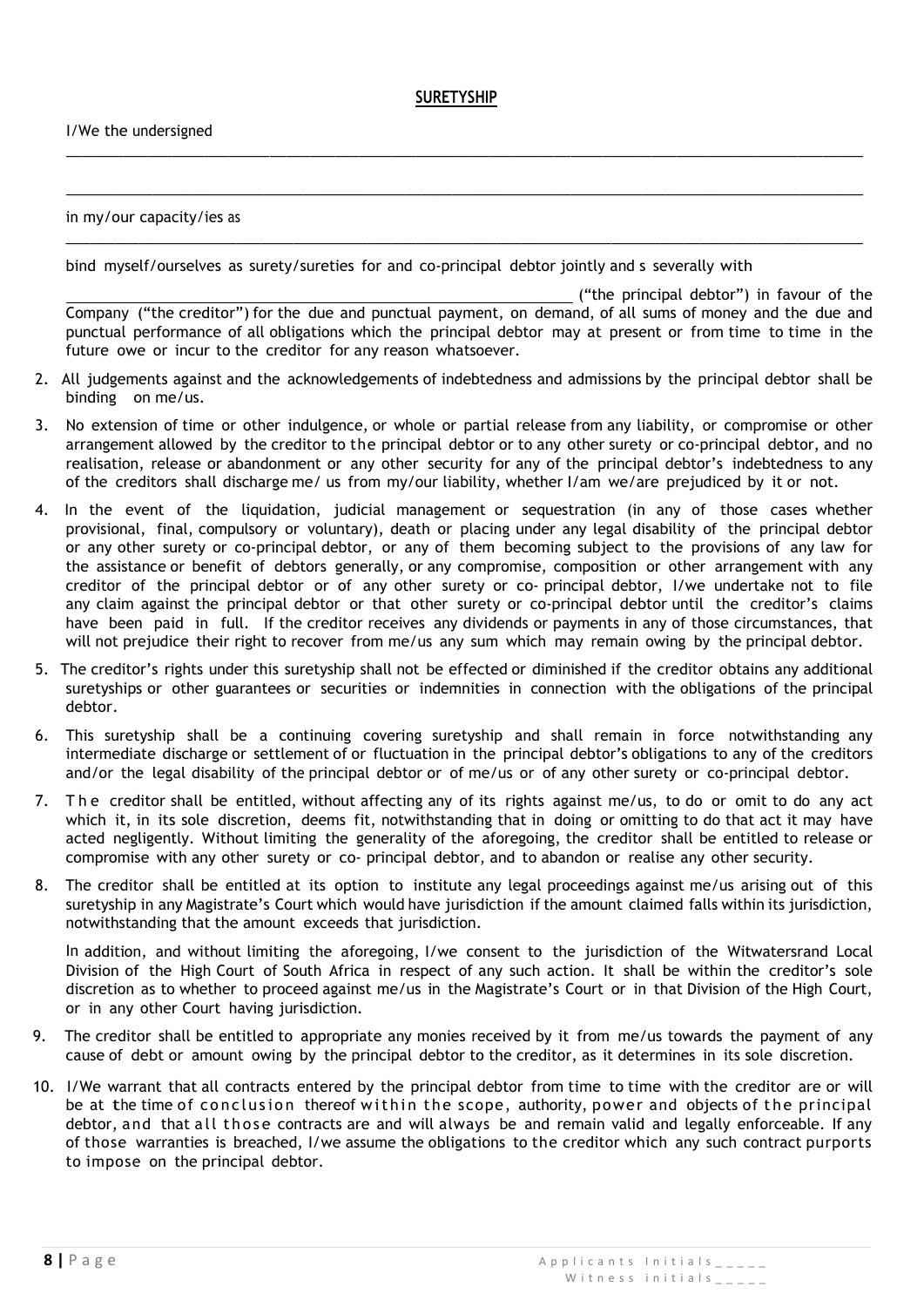- 11. I/We hereby renounce the benefit of the exceptions "non numeratae pecuniae" "non-causa debiti" "errore calculi" "quod metus causa" and "excussionis et divisionis" insofar as each may be appropriate and acknowledge that I am/we are fully acquainted with the meanings and effect of the aforesaid exceptions (which are explained below).
- 12. I/We acknowledge that this suretyship was, at the date on which I/we signed it, complete in all respects.
- 13. In this suretyship, unless the context clearly indicates a contrary intention, an expression which denotes:

Any gender includes the other gender; A natural person includes an artificial person and vice versa; The singular includes the plural and vice versa

|         |  | 20 .   |
|---------|--|--------|
|         |  |        |
| Address |  |        |
|         |  | $20$ . |
|         |  |        |
| Address |  |        |
|         |  |        |
|         |  |        |
| Address |  |        |

### **EXPLANATION OF RENUNCIATION OF BENEFITS**

### 1. **NON NUMERATAE PECUNIAE**

But for the renunciation of this exception the Surety would be entitled to raise the defence in connection with a debt for money lent and advanced that notwithstanding his acknowledgement the money was not actually paid to him. The Surety is not barred from raising the defence but if he does so the onus is on him.

### 2. **EXCEPTIO NON-CAUSA DEBITI**

By renouncing this exception, the Surety renounces his right to require the creditor to prove that there was a cause or reason for the obligation as stated in the document if the Surety should deny there was such a cause.

### 3. **EXCEPTIO ERRORE CALCULI AND REVISION OF ACCOUNTS**

The effect of renouncing these exceptions is similar to that under the exceptio non causa debiti where the obligation relates to a settlement of accounts or any matter involving calculations. The Surety by renouncing this exception will bear the onus of showing that there has been some error in the accounts or in the calculations.

### 4. **EXCEPTIO NO VALUE RECEIVED**

This exception is similar to those mentioned in the preceding paragraph. Renunciation of the exception casts upon the Surety the obligation to prove in relation to an account for goods sold and delivered that he received no value for the amount for which he is acknowledging liability.